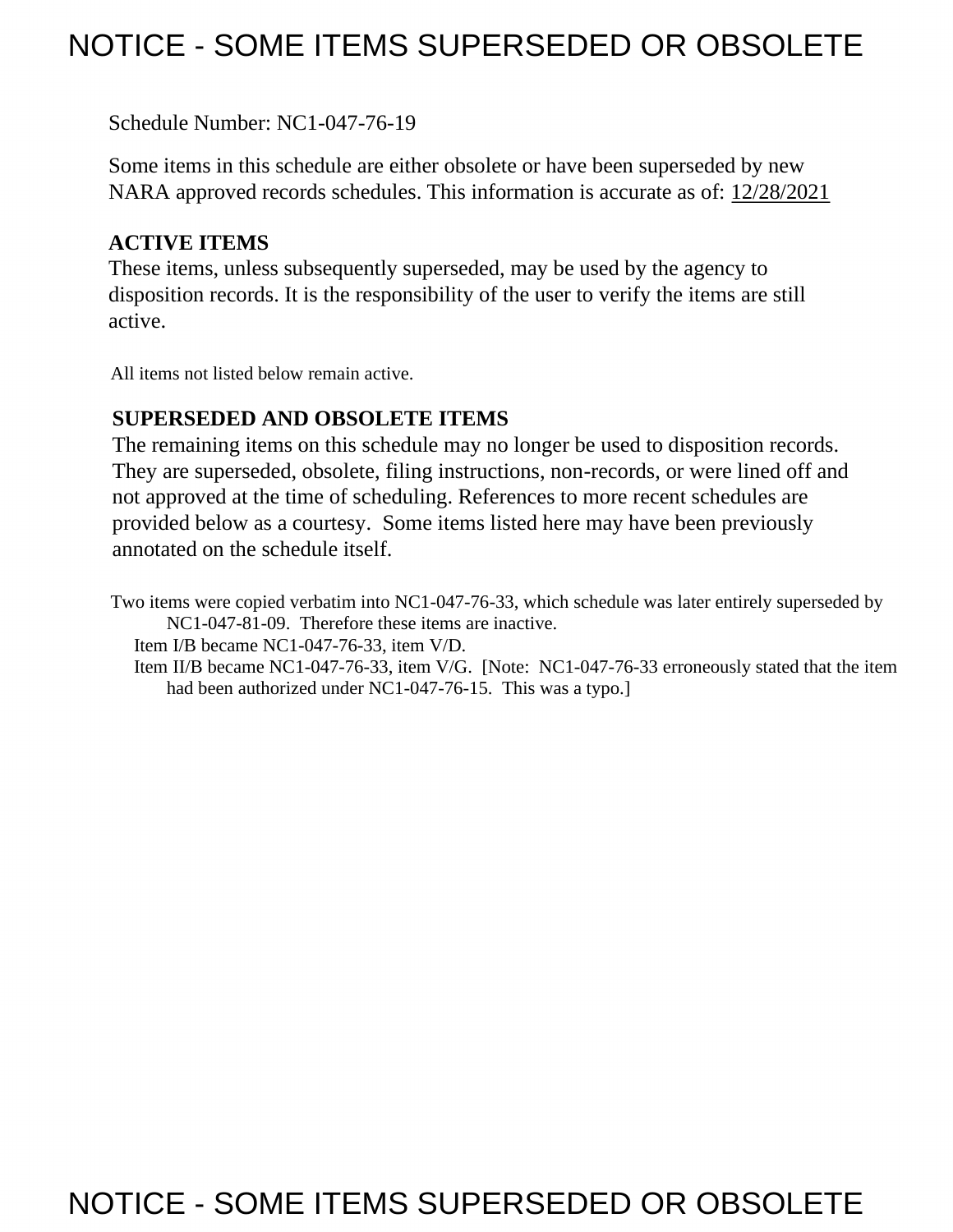|                                | Revised November 1951<br>Prescribed by General Services<br>REODEST FOR AUTHORITY<br>Administration                                                                                                                                                                                                                                                                                                                                                                                                                                                                                                                                                                                                                                                                                                                                                                                                                                                                                                                                            |                                                                                                                                                       |                                                                                              | <b>LEAVE BLANK</b>     |         |                     |  |
|--------------------------------|-----------------------------------------------------------------------------------------------------------------------------------------------------------------------------------------------------------------------------------------------------------------------------------------------------------------------------------------------------------------------------------------------------------------------------------------------------------------------------------------------------------------------------------------------------------------------------------------------------------------------------------------------------------------------------------------------------------------------------------------------------------------------------------------------------------------------------------------------------------------------------------------------------------------------------------------------------------------------------------------------------------------------------------------------|-------------------------------------------------------------------------------------------------------------------------------------------------------|----------------------------------------------------------------------------------------------|------------------------|---------|---------------------|--|
| GSA Reg. $3-IV-106$<br>115-102 |                                                                                                                                                                                                                                                                                                                                                                                                                                                                                                                                                                                                                                                                                                                                                                                                                                                                                                                                                                                                                                               | TO DISPOSE OF RECORDS                                                                                                                                 |                                                                                              |                        | JOB NO. |                     |  |
|                                | (See Instructions on Reverse)                                                                                                                                                                                                                                                                                                                                                                                                                                                                                                                                                                                                                                                                                                                                                                                                                                                                                                                                                                                                                 |                                                                                                                                                       | DEC 1 1 1975<br>DATE APPROVED                                                                |                        |         |                     |  |
| TO:                            | GENERAL SERVICES ADMINISTRATION,                                                                                                                                                                                                                                                                                                                                                                                                                                                                                                                                                                                                                                                                                                                                                                                                                                                                                                                                                                                                              |                                                                                                                                                       |                                                                                              | NC1                    |         |                     |  |
|                                | NATIONAL ARCHIVES AND RECORDS SERVICE, WASHINGTON 25, D. C.                                                                                                                                                                                                                                                                                                                                                                                                                                                                                                                                                                                                                                                                                                                                                                                                                                                                                                                                                                                   |                                                                                                                                                       |                                                                                              | NOTIFICATION TO AGENCY |         |                     |  |
|                                | 1. FROM (AGENCY OR ESTABLISHMENT)<br>Department of Health, Education, and Welfare                                                                                                                                                                                                                                                                                                                                                                                                                                                                                                                                                                                                                                                                                                                                                                                                                                                                                                                                                             |                                                                                                                                                       | In accordance with the provisions of 44 U.S.C.                                               |                        |         |                     |  |
| 2. MAJOR SUBDIVISION           |                                                                                                                                                                                                                                                                                                                                                                                                                                                                                                                                                                                                                                                                                                                                                                                                                                                                                                                                                                                                                                               |                                                                                                                                                       | 3303a the disposal request, including amend-<br>ments, is approved except for items that may |                        |         |                     |  |
|                                | Social Security Administration                                                                                                                                                                                                                                                                                                                                                                                                                                                                                                                                                                                                                                                                                                                                                                                                                                                                                                                                                                                                                |                                                                                                                                                       | be stamped "disposal not approved" or                                                        |                        |         |                     |  |
| 3. MINOR SUBDIVISION           |                                                                                                                                                                                                                                                                                                                                                                                                                                                                                                                                                                                                                                                                                                                                                                                                                                                                                                                                                                                                                                               |                                                                                                                                                       | "withdrawn" in column 10.                                                                    |                        |         |                     |  |
|                                | Bureau of Disability Insurance<br>4. NAME OF PERSON WITH WHOM TO CONFER                                                                                                                                                                                                                                                                                                                                                                                                                                                                                                                                                                                                                                                                                                                                                                                                                                                                                                                                                                       | 5. TEL. EXT.                                                                                                                                          |                                                                                              |                        |         |                     |  |
|                                | Date<br>45750<br>George S. Yamamura<br>ACTING                                                                                                                                                                                                                                                                                                                                                                                                                                                                                                                                                                                                                                                                                                                                                                                                                                                                                                                                                                                                 |                                                                                                                                                       |                                                                                              |                        |         |                     |  |
|                                | <b>6. CERTIFICATE OF AGENCY REPRESENTATIVE:</b>                                                                                                                                                                                                                                                                                                                                                                                                                                                                                                                                                                                                                                                                                                                                                                                                                                                                                                                                                                                               |                                                                                                                                                       |                                                                                              |                        |         |                     |  |
|                                | I hereby certify that I am authorized to act for the head of this agency in matters pertaining to the disposal of records, and that the records described in this list or                                                                                                                                                                                                                                                                                                                                                                                                                                                                                                                                                                                                                                                                                                                                                                                                                                                                     |                                                                                                                                                       |                                                                                              |                        |         |                     |  |
|                                | achedule of $\Box$ pages are proposed for disposal for the reason indicated; ("X" only one)                                                                                                                                                                                                                                                                                                                                                                                                                                                                                                                                                                                                                                                                                                                                                                                                                                                                                                                                                   |                                                                                                                                                       |                                                                                              |                        |         |                     |  |
| А                              | The records have<br>в<br>ceased to have suffi-<br>cient value to warrant                                                                                                                                                                                                                                                                                                                                                                                                                                                                                                                                                                                                                                                                                                                                                                                                                                                                                                                                                                      | The records will cease to have sufficient value<br>to warrant further retention on the expiration<br>of the period of time indicated or on the occur- |                                                                                              |                        |         |                     |  |
| further retention,             | rence of the event specified.                                                                                                                                                                                                                                                                                                                                                                                                                                                                                                                                                                                                                                                                                                                                                                                                                                                                                                                                                                                                                 |                                                                                                                                                       |                                                                                              |                        |         |                     |  |
|                                |                                                                                                                                                                                                                                                                                                                                                                                                                                                                                                                                                                                                                                                                                                                                                                                                                                                                                                                                                                                                                                               |                                                                                                                                                       |                                                                                              |                        |         |                     |  |
|                                |                                                                                                                                                                                                                                                                                                                                                                                                                                                                                                                                                                                                                                                                                                                                                                                                                                                                                                                                                                                                                                               | Signature of Agency Representative)                                                                                                                   |                                                                                              |                        |         |                     |  |
| 7.                             |                                                                                                                                                                                                                                                                                                                                                                                                                                                                                                                                                                                                                                                                                                                                                                                                                                                                                                                                                                                                                                               | 8. DESCRIPTION OF ITEM                                                                                                                                |                                                                                              | 9.<br>SAMPLE OR        |         | 10.                 |  |
| ITEM NO.                       |                                                                                                                                                                                                                                                                                                                                                                                                                                                                                                                                                                                                                                                                                                                                                                                                                                                                                                                                                                                                                                               | (WITH INCLUSIVE DATES OR RETENTION PERIODS)                                                                                                           |                                                                                              | JOB NO.                |         | <b>ACTION TAKEN</b> |  |
|                                |                                                                                                                                                                                                                                                                                                                                                                                                                                                                                                                                                                                                                                                                                                                                                                                                                                                                                                                                                                                                                                               | RECORDS RETENTION AND DISPOSAL SCHEDULE<br>BUREAU OF DISABILITY INSURANCE                                                                             |                                                                                              |                        |         |                     |  |
| I.                             | STATE AGENCY BUDGET AND FINANCIAL REPORT FILES                                                                                                                                                                                                                                                                                                                                                                                                                                                                                                                                                                                                                                                                                                                                                                                                                                                                                                                                                                                                |                                                                                                                                                       |                                                                                              |                        |         |                     |  |
|                                | These files consist of records which are used to estimate.<br>justify, and approve State agency Disability Insurance<br>budgets, and to account for funds received and expended<br>by State agencies. Included are Forms SSA-870, State<br>Agency Budget Request for Disability Program; SSA-870A,<br>State Agency Budget List of Disability Program Positions<br>(Full Time); SSA-870B, State Agency Budget List of<br>Disability Program Positions (Part Time and Temporary);<br>SSA-870C, State Agency Budget Schedule for Administration;<br>SSA-871, State Agency Schedule for Equipment Purchases;<br>SSA-872, State Agency Budget Approval for Disability<br>Program; SSA-874, Financial Accountability Statement for<br>Disability Program; SSA-874A, Report of Obligations for<br>Disability Program; SSA-874B, Time Report of Personal<br>Services for Disability Program; or their equivalents.<br>Also included are monthly summary reports of obligations<br>(telegrams), related supplemental material, and similar<br>records. |                                                                                                                                                       |                                                                                              |                        |         |                     |  |
|                                | BDI Central Office                                                                                                                                                                                                                                                                                                                                                                                                                                                                                                                                                                                                                                                                                                                                                                                                                                                                                                                                                                                                                            |                                                                                                                                                       |                                                                                              |                        |         |                     |  |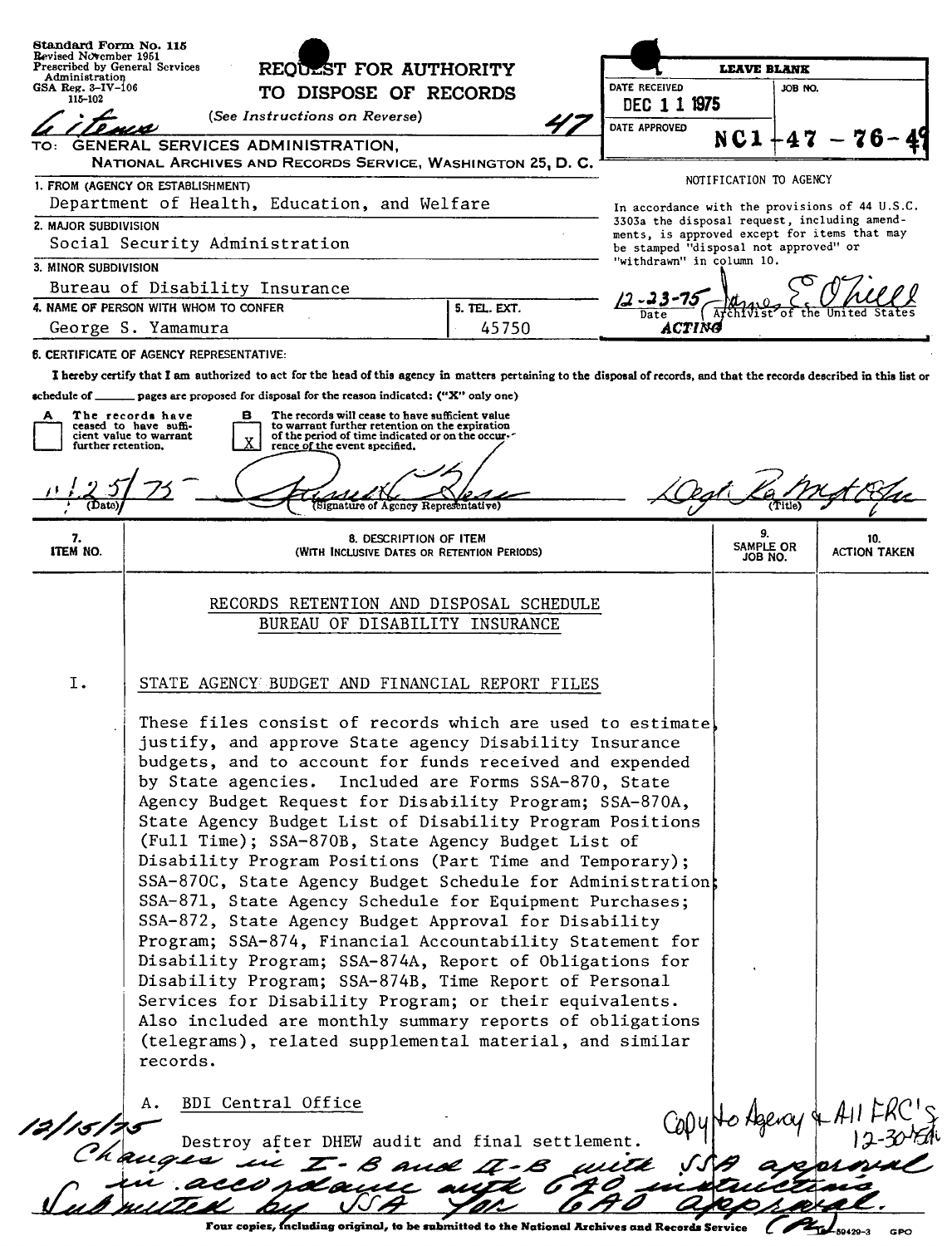### **INSTRUCTIONS**

*General Instructions:* Use Standard Forms 115 and ' 115a, obtainable from Supply Centers of the Federal Supply Service, General Services Administration, to obtain authority to dispose of records. Submit four copies, all of which should be signed and dated, to the National Archives and Records Service. Indicate the number of pages involved in the disposal request under entry.  $6.$  Copy 4 of the standard form will be returned to the agency as notification that Congress has authorized disposal of the items marked "approved."

#### *Specific Instructions:*

*Entries 1, 2, and 3* should show *what* agency has custody of the records that are identified on the form, and should contain the name of the department or independent agency, and its major and minor subdivisions.

*Entries* 4 *and* 5 should help identify and locate the person to *whom* inquiries regarding the records should be directed.

*Entry 6* should show *what kind of authorization* is requested. Only one of two kinds of authorizations may be requested on a particular form.

- *Box A* should be marked if immediate disposal is to be made of past accumulations of records, and the completed form thus marked is a list.
- *Box B* should be marked if records that have accumulated or will continue to accumulate are to be disposed of at some definite future time or periodically at stated intervals, or if disposal is to be made of microphotographed records after it has been ascertained that the microfilm copies were made in accordance with the standards prescribed in GSA Regulations 3-IV-105; and the completed form thus marked is a schedule.

*Entry* 7 should contain the numbers of the items of records identified on the form in sequence, i. e., **1,** 2, 3, 4, etc.

*Entry* 8 should show what records are proposed for disposal.

Center headings should indicate *what office's records* are involved *if* all records described on the form are not those of the same office or if they are records created by another office or agency.

..

An identification should be provided of the *types of records* involved *if* they are other than textual records, for example, if they are photographic records, sound recordings, or cartographic records.

An itemization and accurate identification should be provided of the *series of records* that are proposed for disposal. Each series should comprise the largest practical grouping of separately organized and logically related materials that can be treated as a single unit for purposes of disposal. Component parts of a series may be listed separately if numbered consecutively as la, lb, etc., under the general series entry.

**A** statement should be provided showing *when*  the records were produced or *when* disposal is to be made of the records, thus:

- If Box A under entry 6 was marked, the inclusive dates during which the records were produced should be stated.
- If Box B under entry **6** was marked, the period of retention should be stated. The retention period may be expressed in terms of years, months, etc., or in terms of future actions or events. A future action or event that is to determine the retention period must be objective and definite. If disposal of the records is contingent upon their being microfilmed, the retention period should read: "Until ascertained that microphotographic copies have been made in accordance with GSA Regulations 3-IV-105 and are adequate substitutes for the paper records."

*Entry 9* should show *what samples* of records were submitted for each item, or with *what job number* such samples were previously submitted. Samples of types of records other than textual and cartographic records should not be submitted.

*Entry 10* should be left blank.

U. S. GOVERNMENT PRINTING OFFICE  $16 - 60429 - 2$ 

BDI Records Liaison

**SSA** 'ids 0ffic